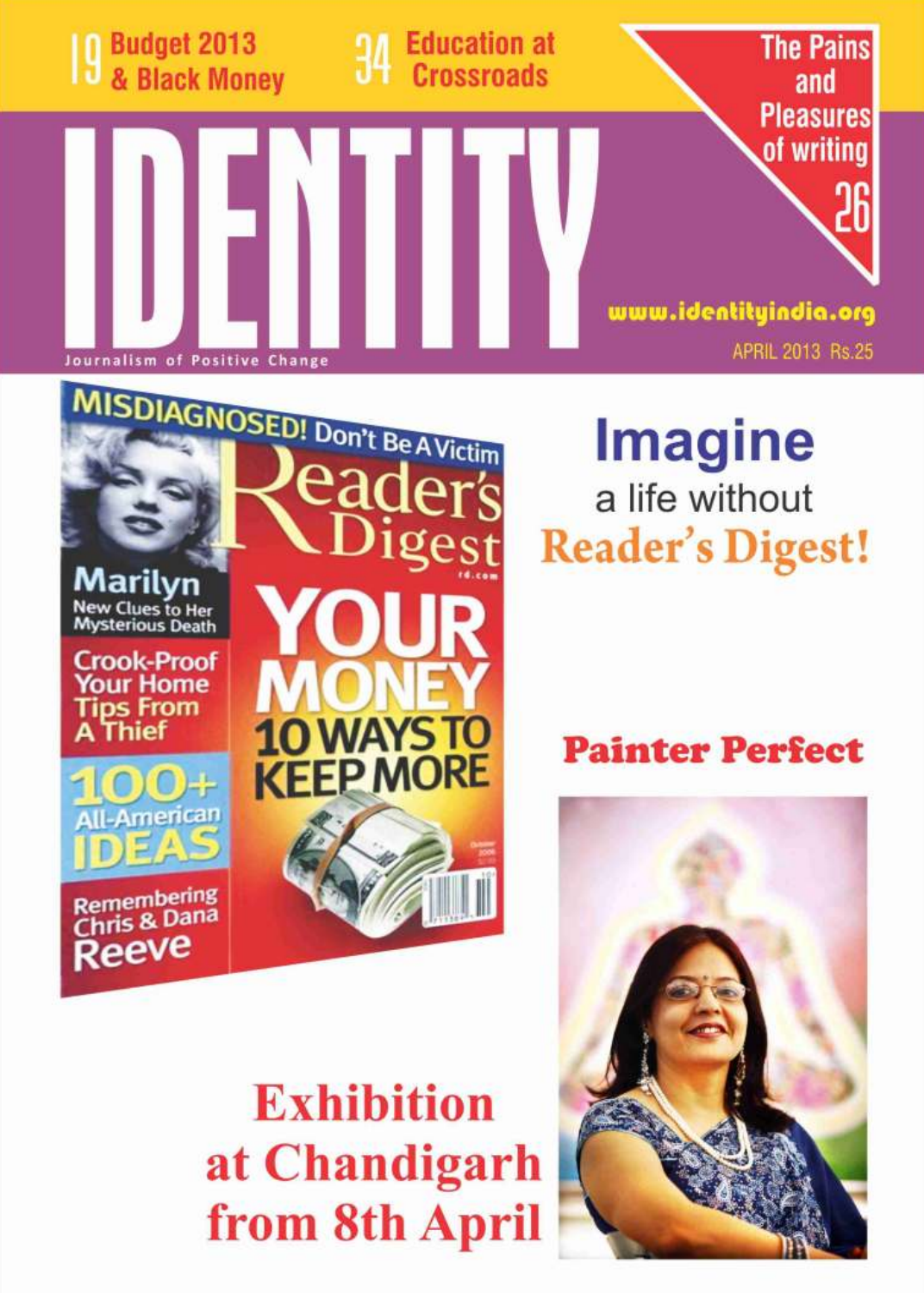## Pratiksha the Painter ene Luincer<br>of Magnificence & Class

**S**ometime in October 2004, Pratiksha Apurv, niece of spiritual master Osho and a famous fashion designer of Delhi tried to use a combination of canvas and brush instead of scissors and fabric. This was one of those moments in life where you want to amuse yourself and feel good while doing something totally disconnected to the routine work. However, she did not realize the potential of playful moments which literally paved the way for a new path of creativity and pulled her out of the world of glamour. Absorbed in meditative



energy, she quit fashion designing within few years and began her journey of meditative painting.

 **I**n 2007, she launched her first solo exhibition of paintings in

## Her 31 selected paintings shall be on display between April 8, and April 14, 2013, at Punjab Kala Bhavan, Chandigarh.

"Life in nothing but a journey to understand and explore the being. There should be a proper balance between inner richness and outer richness. We shall never run for just one goal," says Pratiksha Apurv.

> New Delhi, and surprised everybody who all along knew her as fashion designer. After six years and 9 solo exhibitions across the country, she will be showcasing her  $10<sup>th</sup>$  solo show in Chandigarh in April, which will include 31 selected paintings from the collection - **"Spiritual Odyssey"** and **"Reflections."**

**B**orn in Gadarwara, Madhya Pradesh, Pratiksha initiated herself in Sannyas at the tender age of 11 and started living with her family in her uncle's Ashram in Pune, Maharashtra. In her earlier avatar



8 | Identity | April | 2013 |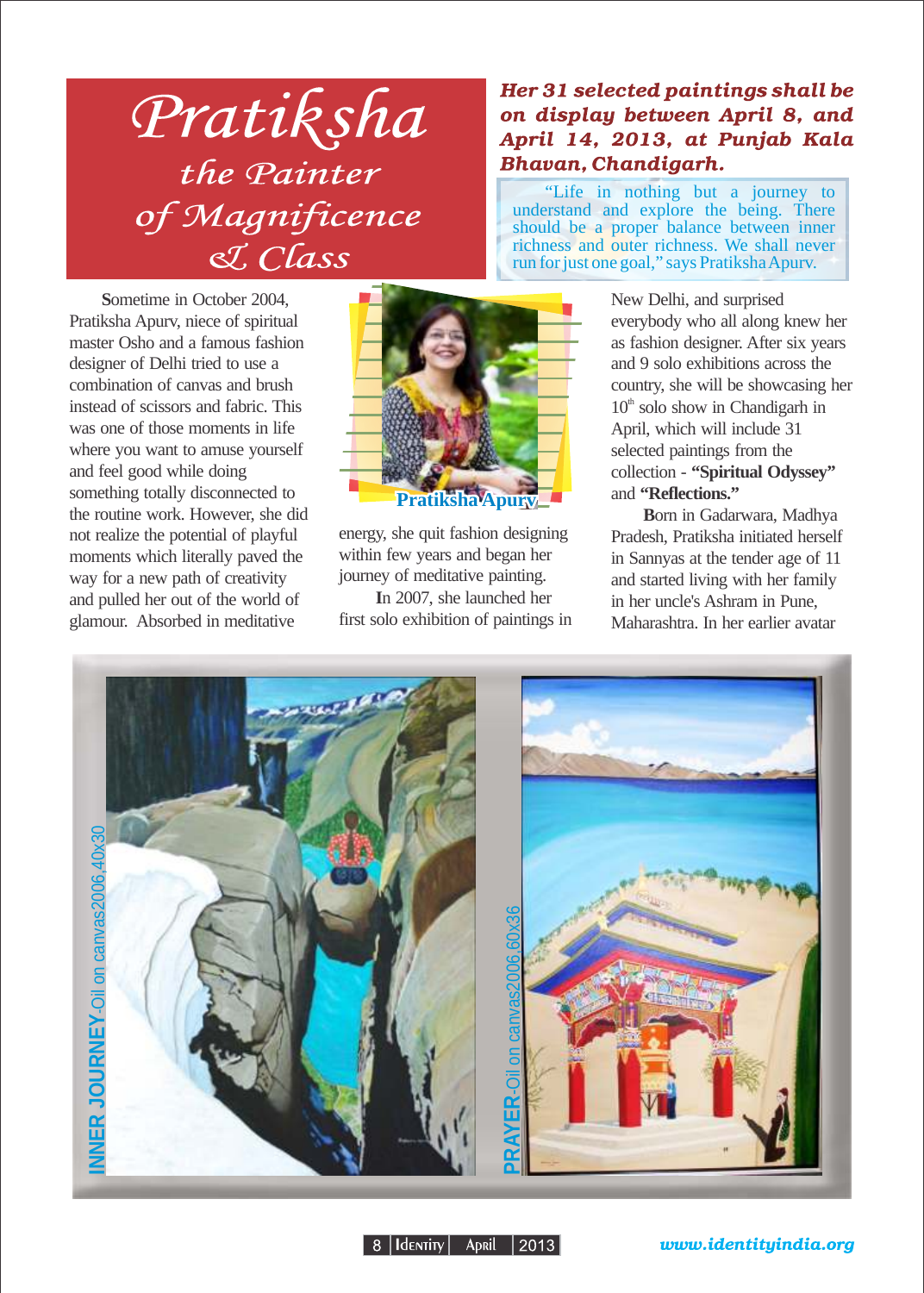as fashion designer Pratiksha launched Oshonik brand 1987 with a client list consisting of India's who-is-who. Pratiksha have designed for Atal Bihari Vajpayee, Vinod Khanna, Amjad Ali Khan, Hansraj Hans, Kapil dev, Zakir Hussain and other prominent personalities. The moment of transition which happened in 2007 facilitated her entry into the world of art, to give expression to her inner growth. Art critics have noticed that she created her own place in the Indian art with her classical and spiritual touch within a short span of time.

**"L**ife in nothing but a journey to understand and explore the being. There should be a proper balance between inner richness and outer richness. We shall never run for just one goal," she says.

**H**er first grand solo show titled Spiritual Odyssey was launched by none other than former Prime Minister Atal Behari Vajpayee, who was not only influenced by her painting but also admired the new form of 'Meditative Art' Pratiksha introduced in the Indian contemporary art.

**F**or Vajpayee, who knew Pratiksha personally, the paintings were real spiritual experience. While inaugurating her show, Vajpayee on record applauded her work, saying the collections are 'thought provoking.'

*"Pratiksha, I would like to bow to you. I was not aware of your talent and did not know of the quantum of work that you have created. Your creations are thought provoking. Please continue your search (Sadhna),"* **Vajpayee said.**

**H**er paintings are dedicated to the eternal journey in solitude and its reflection on every aspect of our lives. Vibrant colours and introspective frames stem from her moments of inner joy and bliss and are her way of sharing those precious moments with fellow beings.

 **I**n the span of last 6 years, her collections of paintings – "Spiritual Odyssey" and "Reflection" attempted to revive the meditative art with advance visualization, spiritual perspective and treatment of characters. Each of the work is a product of well thought process which emanates from her space in deep meditation.

**"T**his has been a long journey but honestly I never realized it. May be because there was no

conscious effort to paint, it naturally happens. Existence provided us a chance to use variety of medium to express ourselves, our inner journey and our being. Colors for me are the tool of my communication with the divine," Pratiksha said.

**W**ith her absolutely exceptional upbringing, Pratiksha discovered herself in the moments of meditation and that is truly reflected in her paintings.

 **"O**sho is in my blood, genes and my being. That is the truth. There is no doubt it helps me understand and to approach the subject of meditative art with a different perspective," she added.

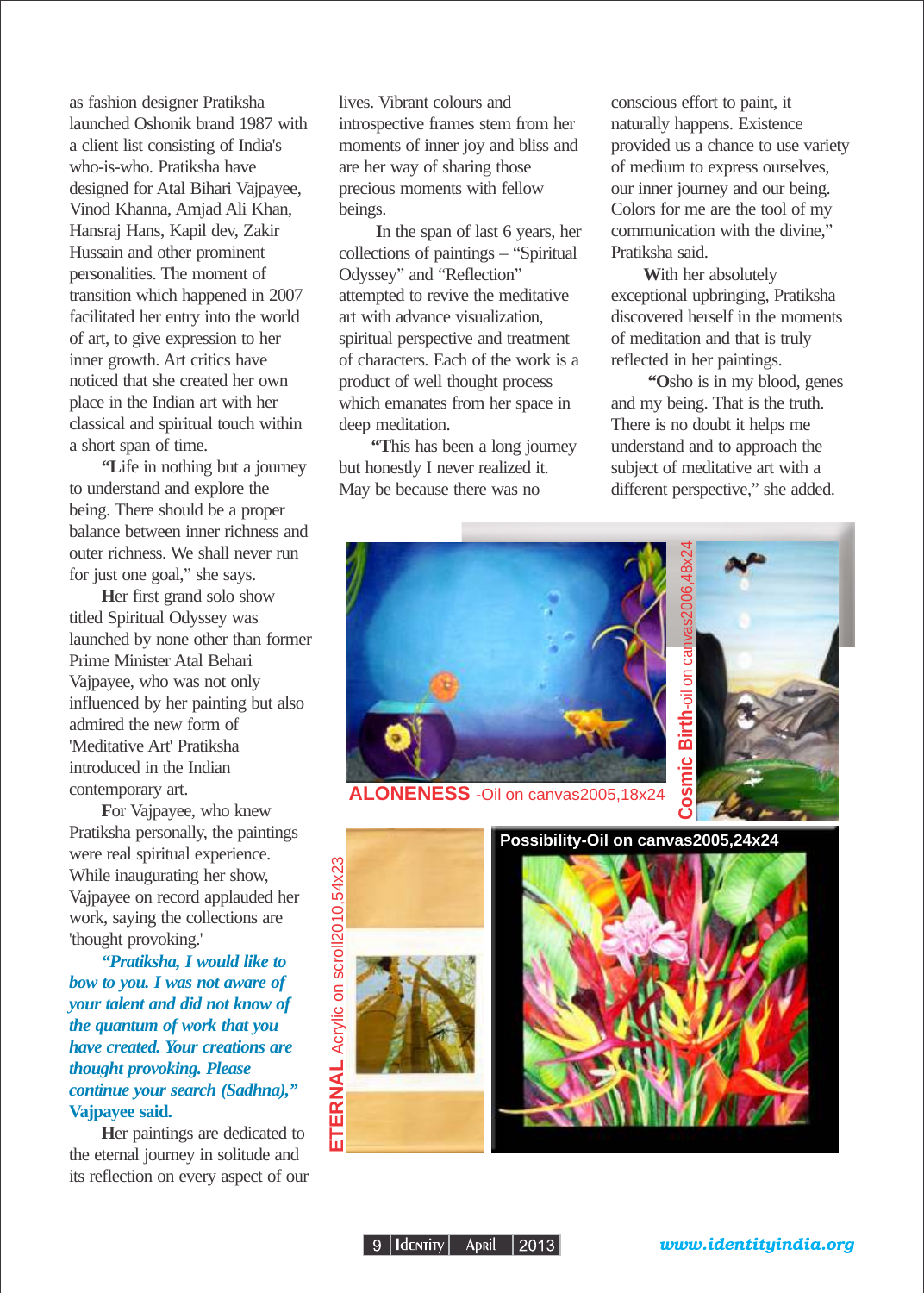**A**lthough, she has launched two series of her works so far, it never confined the space of her paintings in literal terms. She gave freedom and uniqueness to each of her paintings. While selecting the technical requirement, she used among other things portraits or symbols to convey the meaning of transformation through meditation. In some of her work she used antique style of sketches and in another played with light and shade while few selected works has strong overtones of Tibetan influences. Her paintings are full of religious imagery, spiritual icons, cryptic signage and abstract symbols. To draw her identity, just as what she is, in a purely pictorial aspect, both the collections are best example and testimony of achievement of her craft. She describes her work is an ongoing rendering of her spiritual Odyssey, a journey she has immersed herself in.

**"I** never went to any art college or pursued training to paint. I just started without even understanding technical aspects of paintings and various nuances of art world. It was a natural learning process and I really enjoyed every bit of it", Pratiksha said.

**I**n fact art critics and writers while commenting on her work say that her paintings occupy a position that corresponds with the energy and existence of human being. There is an invisible connection among all of her paintings, giving us an idea of a mediator's journey, they say.

 **O**n many occasions, during media interaction they expressed shock and surprise upon learning that she never had a formal

technical training. Adding that she took the canvas beyond any superficial modeling of colors, giving a lucid channel to lighting and shadow effect with a clear touch of saturation, which is highly technical.

**A** professor in Delhi once commented that there is a certain amount of technical education required, when you want to create a light source and to play with shadow and colours. However, Pratiksha managed to control that

Her paintings are dedicated to the eternal journey in solitude and its reflection on every aspect of our lives.



through her precise touch of brush and different observation of tone and color which generally people learn in a classroom.

**H**er second solo show of Spiritual Odyssey was launched by Nita Ambani in Mumbai in September 2007. Ms. Ambani who is also President of Dhiru Bhai Ambani foundation said Pratiksha's paintings have spiritual fragrance and she seems to be surrounded by spirituality.

**O**ver the period of time she

tried to experiment with various subjects like painting "Upanishad" collection. The Upanishad series was launched in March, 2008 by Sh Brajesh Mishra, former national security advisor at Lalit Kala Akademi, New Delhi. She has tried to add meditative energy into Sanskrit Shlokas from ancient books without affecting their chanting qualities.

**S**he also painted shloka's from one of the most popular Upanishad's Kaivalya Upanishad to

reach out to the masses with the message of 'Brahma and I' and how liberation is possible with just witnessing.

**"I** prefer to paint without any planning. When

I was painting Upanishad, it came to my mind that ancient sages always wanted to show us the real path but in the modern world due to certain barriers like language etc many people may not be able to get an opportunity to read it. So I decided to put the Upanishad on canvas in colors," Pratiksha said.

**H**er paintings were selected for India's most prominent National Award organized by Lalit Kala Akademi - under Union Ministry of Culture, New

Delhi for three consecutive- 52nd, 53rd and 54th National Exhibition.

**The collection planned to be exhibited in Chandigarh, includes a painting titled 'Receptivity' which was selected for 54th National Award organized by Ministry of Culture in Agartala in December last year. Pratiksha says, our mind and heart is so full with thoughts, it is becoming impossible to be receptive unless you drop those**